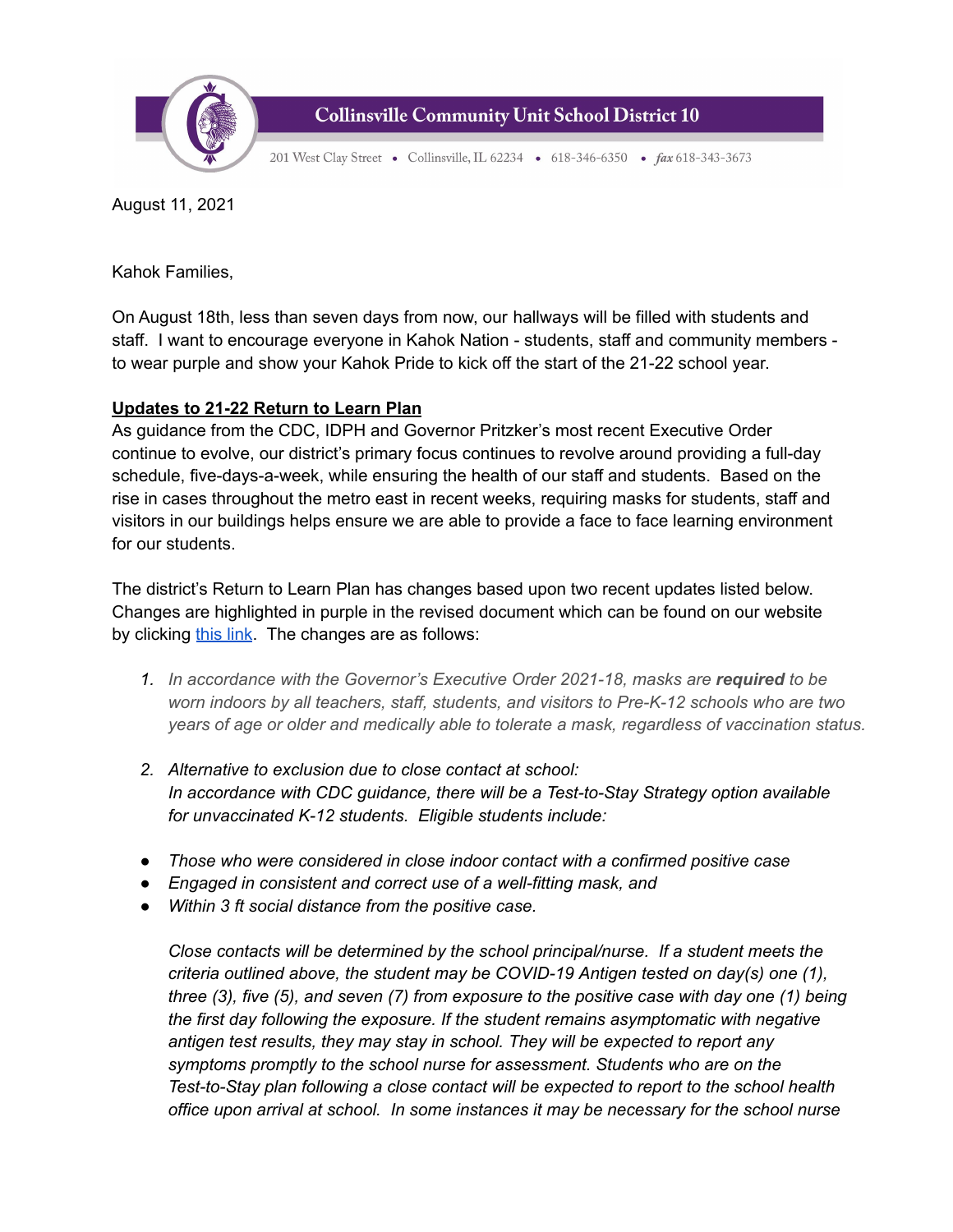*to provide an alternative testing time. Parents/students will be notified of this information by the school principal/nurse. Written parental consent must be obtained and parents will* be notified prior to testing. Parents will be notified on day one (1), three (3), five (5) only if *a positive test result or symptoms/assessment warrant notification and the student will be excluded from school. Following testing on day 7, written notification of all four (4) test results will be sent to the parent. As required by IDPH, COVID antigen test results will continue to be reported on the IDPH portal and positive antigen test results will be shared with the local health department for quarantine follow up procedures.*

# **Facilities Improvements**

While pandemic-related issues have been at the forefront as we return to school, there have been many exciting improvements to our schools during summer break. A list of improvements that have occurred throughout the district include:

## District Wide

Asphalt resealing Phase 2

# Webster Elementary

- Asbestos abatement in cafeteria/basement and classrooms
- New epoxy flooring in cafeteria/basement and first floor of original classroom wing
- New paint in cafeteria/basement and first floor of original classroom wing
- New chiller and boiler installed in the boiler house
- Cooling tower concrete stand poured with structural steel to support the cooling towers
- New whiteboards and bulletin boards installed in renovated classrooms

## Dorris Intermediate School

- Updated STEM classroom new flooring & painted
- 8 Bathroom renovations with new epoxy flooring, toilets and sinks

## Collinsville High School

- Tennis courts had crack repair, resurfaced and painted purple & grey
- Track repairs, resprayed and restriped
- CHS Girl's Locker Room renovation asbestos abatement, new epoxy flooring, new showers, new toilets/storage and all new lockers
- New Kahok Success Center made out of Room 609 with separate entry
- Library painted
- Conference room updated and painted
- Extended outside cafeteria space with new concrete pads; 5 more picnic tables on order

## Twin Echo Elementary

New playground gate installed